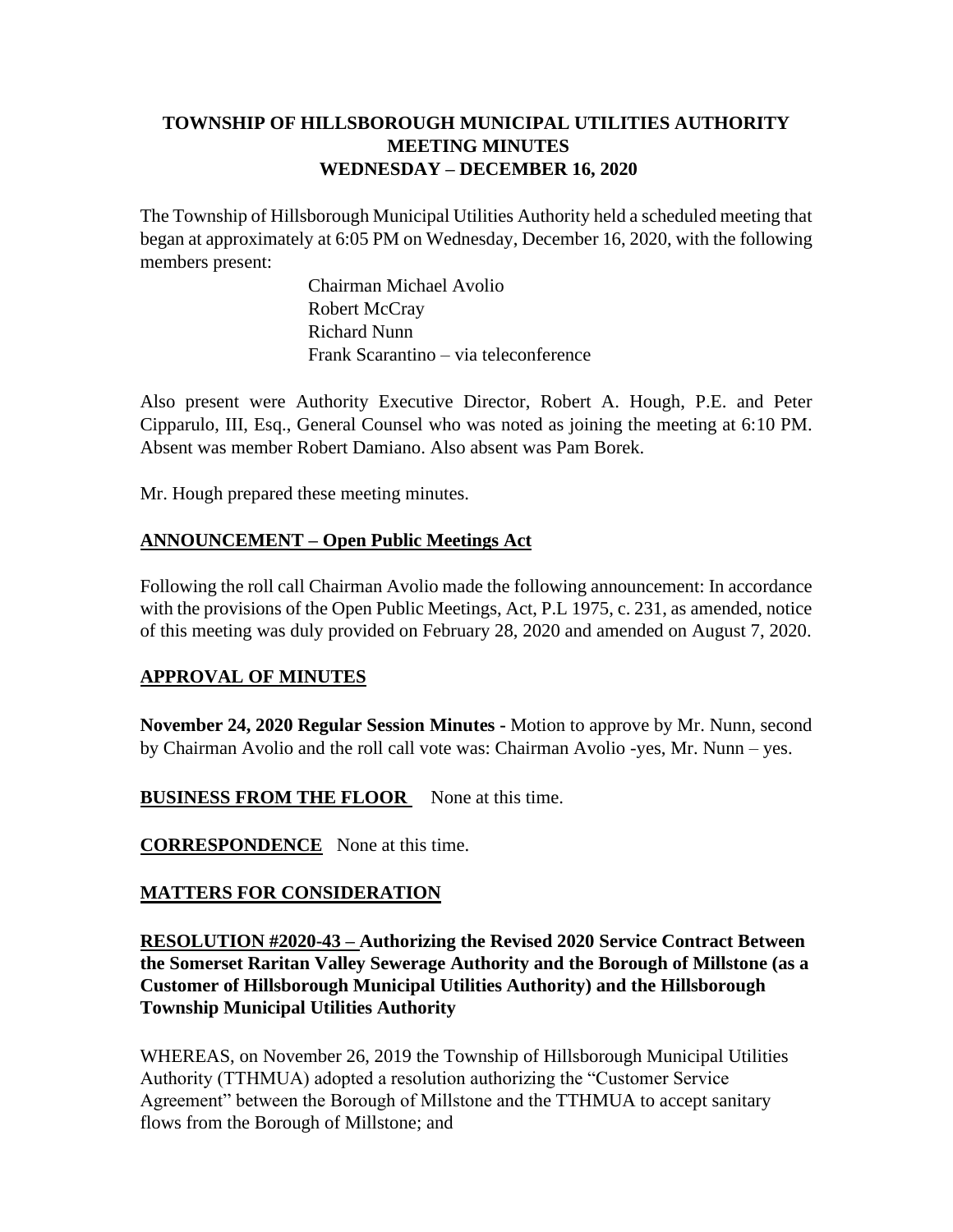WHEREAS, on June 24, 2020 TTHMUA adopted Resolution #2020-30 authorizing the 2020 Service Contract Between the Somerset Raritan Valley Sewerage Authority and the Borough of Millstone (as a Customer of Hillsborough Municipal Utilities Authority) and the Hillsborough Township Municipal Utilities Authority; and.

WHEREAS, the 2020 Service Contract Between the Somerset Raritan Valley Sewerage Authority and the Borough of Millstone (as a Customer of Hillsborough Municipal Utilities Authority) and the Hillsborough Township Municipal Utilities Authority has been revised, the revisions do not impact TTHMUA and the revisions have been found to be acceptable to TTHMUA.

NOW, THEREFORE, BE IT RESOLVED, the Township of Hillsborough Municipal Utilities Authority hereby approves the revised 2020 Service Contract Between the Somerset Raritan Valley Sewerage Authority and the Borough of Millstone (as a Customer of Hillsborough Municipal Utilities Authority) and the Hillsborough Township Municipal Utilities Authority and authorizes the Executive Director to execute the Contract on behalf of the Township of Hillsborough Municipal Utilities Authority.

The resolution and motion were introduced by Mr. McCray, seconded by Mr. Nunn. Roll call vote was: Chairman Avolio - yes, Mr. McCray - yes, Mr. Nunn – yes, and Mr. Scarantino - yes.

**RESOLUTION #2020-44 – Resolution Authorizing the Award of a Contract to National Auto Fleet Group via the Sourcewell (Formerly Known as NJPA) Contract 120716-NAF for the Purchase of One (1) New / Unused 2021 Chevrolet Equinox (1XP26) FWD 4dr LS w/1FL, Factory Order in the Amount of \$24,195.44**

**WHEREAS,** the Staff of the Township of Hillsborough Municipal Utilities Authority (TTHMUA) recommends that TTHMUA procures a new vehicle for administrative use; and

**WHEREAS,** the staff has researched vendors that would achieve TTHMUA's goals and determined that the sought-after vehicle may be procured through a nationally-recognized and accepted cooperative purchasing contract in effect until January 17, 2022 between Sourcewell (formerly known as National Joint Powers Alliance ("NJPA") and National Auto Fleet Group; and

**WHEREAS,** TTHMUA is a member of the Sourcewell (TTHMUA ID # 65580); and

**WHEREAS**, pursuant to N.J.S.A. 52:34-6.2b.(3) (as amended by P.L. 2011, c. 139) and LFN 2012-10, a New Jersey authority may purchase goods and services without public bidding under the Local Public Contracts Law through the use of a nationally-recognized and accepted cooperative purchasing contract that has been developed utilizing a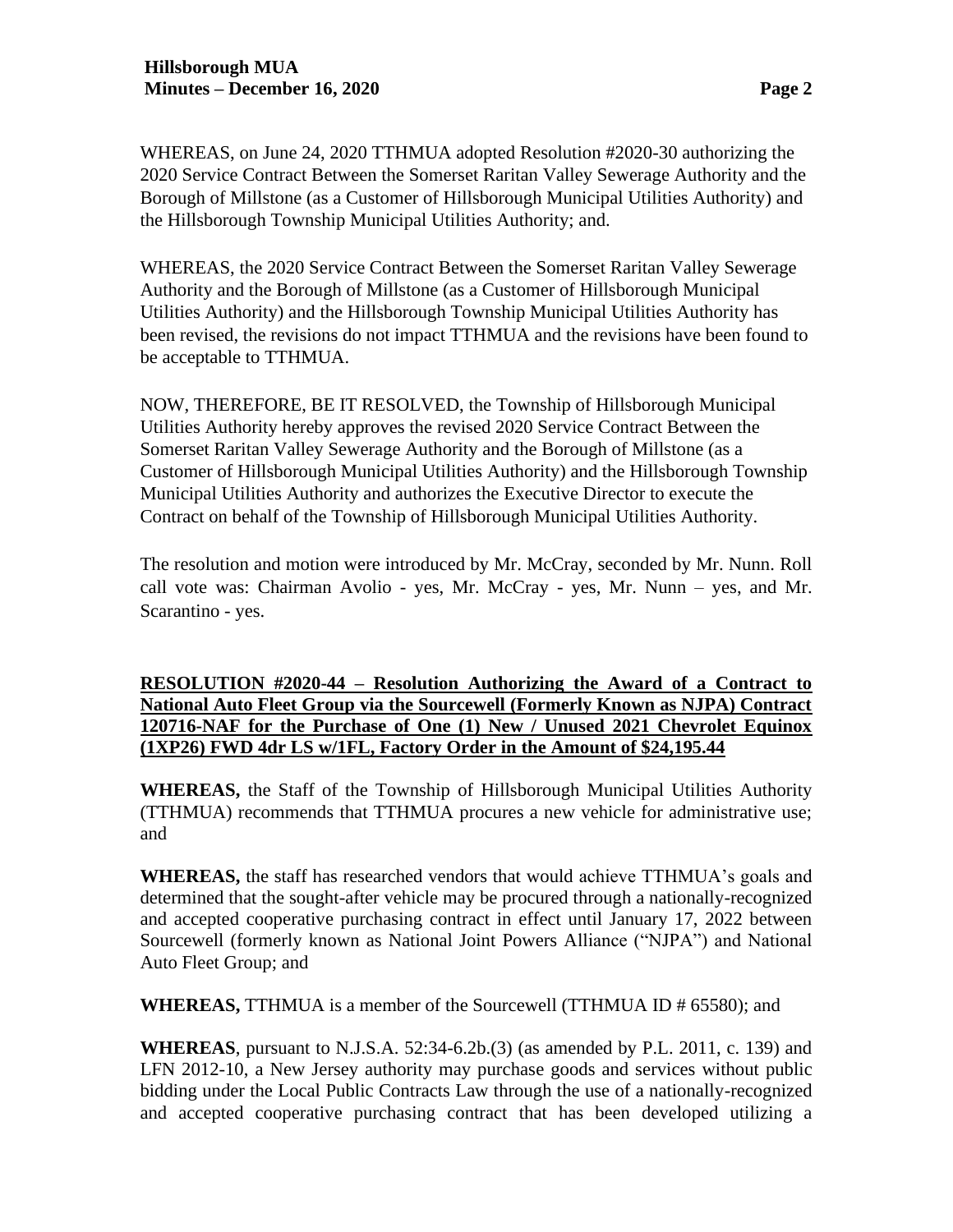competitive bidding or contracting process by another contracting unit within New Jersey or another State; and

**WHEREAS,** Sourcewell is a regional organization of governmental units operating under the laws of the State of Minnesota and is itself a government corporation and agency pursuant to the laws of Minnesota; and

**WHEREAS**, the subject cooperative purchasing contract was awarded by then NJPA to National Auto Fleet Group. utilizing a competitive contracting process; and

**WHEREAS,** also pursuant to N.J.S.A. 52:34-6.2b.(3) (as amended by P.L. 2011, c. 139) and LFN 2012-10, prior to making purchases under nationally-recognized and accepted cooperative purchasing contracts, the authority must determine that the use of the cooperative purchasing contract shall result in cost savings after all factors, including charges for service, material, and delivery have been considered; and

**WHEREAS**, the staff has determined that TTHMUA's use of the Sourcewell cooperative purchasing contract to procure the sought-after new vehicle will result in cost savings to TTHMUA; and

**WHEREAS,** consistent with the Sourcewell cooperative purchasing contract and needs of TTHMUA, National Auto Fleet Group has submitted a proposal, Quote ID 14886, dated November 10, 2020 to provide the new vehicle for use by TTHMUA for the sum of \$24,195.44.

### **NOW, THEREFORE, BE IT RESOLVED BY THE TOWNSHIP OF HILLSBOROUGH MUNICIPAL UTILITIES AUTHORITY (TTHMUA), COUNTY OF SOMERSET, STATE OF NEW JERSEY AS FOLLOWS:**

- 1. The foregoing "WHEREAS" clauses are hereby incorporated as if fully restated.
- 2. A purchase order for One (1) New / Unused 2021 Chevrolet Equinox (1XP26) FWD 4dr LS w/1FL, Factory Order in the amount of \$24,195.44 for use by TTHMUA is hereby awarded to National Auto Fleet Group without public bidding as permitted by law.
- 3. TTHMUA Chairman and Executive Director are hereby authorized and directed to execute that appropriate purchase order with National Auto Fleet Group pursuant to the terms and conditions of the cooperative purchasing contract with National Auto Fleet Group.
- 4. This Resolution shall take effect immediately upon final passage according to law.

The resolution and motion were introduced by Mr. McCray, seconded by Mr. Nunn. Roll call vote was: Chairman Avolio - yes, Mr. McCray - yes, Mr. Nunn – yes, and Mr. Scarantino - yes.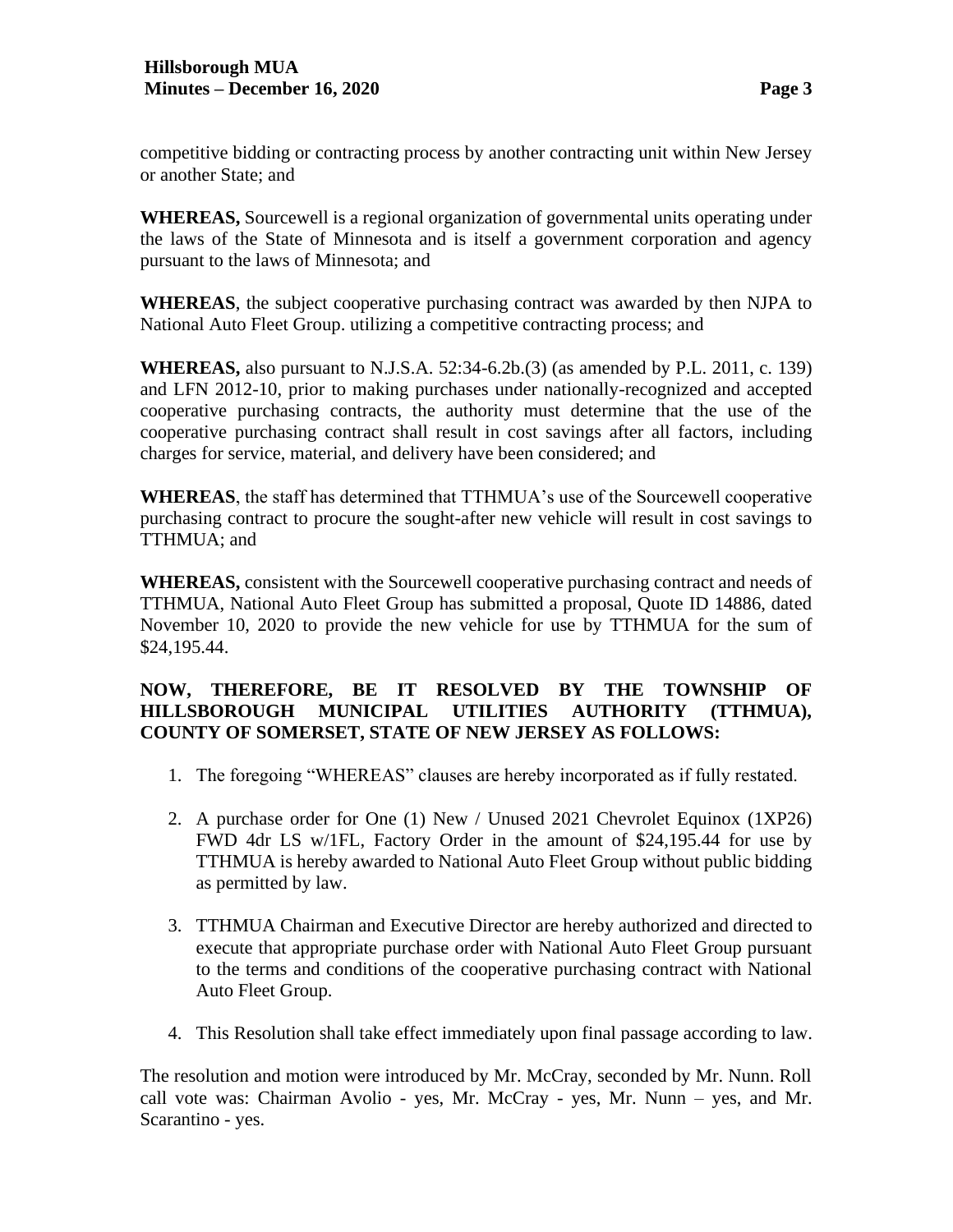### **RESOLUTION #2020-45 – Resolution Authorizing the Award of a Contract to National Auto Fleet Group via the Sourcewell (Formerly Known as NJPA) Contract 120716-NAF for the Purchase of One (1) New / Unused 2021 Chevrolet Silverado 2500HD (CK20753) 4WD Double Cab 149" Work Truck 6.9' Box, A&K Equipment Proposal #19347 & Equipment in the Amount of \$47,281.76**

**WHEREAS,** the Staff of the Township of Hillsborough Municipal Utilities Authority (TTHMUA) recommends that TTHMUA procures a new pick-up truck for maintenance staff use; and

**WHEREAS,** the staff has researched vendors that would achieve TTHMUA's goals and determined that the sought-after pick-up truck may be procured through a nationallyrecognized and accepted cooperative purchasing contract in effect until January 17, 2022 between Sourcewell (formerly known as National Joint Powers Alliance ("NJPA") and National Auto Fleet Group; and

**WHEREAS,** TTHMUA is a member of the Sourcewell (TTHMUA ID # 65580); and

**WHEREAS**, pursuant to N.J.S.A. 52:34-6.2b.(3) (as amended by P.L. 2011, c. 139) and LFN 2012-10, a New Jersey authority may purchase goods and services without public bidding under the Local Public Contracts Law through the use of a nationally-recognized and accepted cooperative purchasing contract that has been developed utilizing a competitive bidding or contracting process by another contracting unit within New Jersey or another State; and

**WHEREAS,** Sourcewell is a regional organization of governmental units operating under the laws of the State of Minnesota and is itself a government corporation and agency pursuant to the laws of Minnesota; and

**WHEREAS**, the subject cooperative purchasing contract was awarded by then NJPA to National Auto Fleet Group. utilizing a competitive contracting process; and

**WHEREAS,** also pursuant to N.J.S.A. 52:34-6.2b.(3) (as amended by P.L. 2011, c. 139) and LFN 2012-10, prior to making purchases under nationally-recognized and accepted cooperative purchasing contracts, the authority must determine that the use of the cooperative purchasing contract shall result in cost savings after all factors, including charges for service, material, and delivery have been considered; and

**WHEREAS**, the staff has determined that TTHMUA's use of the Sourcewell cooperative purchasing contract to procure the sought-after new pick-up truck will result in cost savings to TTHMUA; and

**WHEREAS,** consistent with the Sourcewell cooperative purchasing contract and needs of TTHMUA, National Auto Fleet Group has submitted a proposal, Quote ID 14725 R2, dated November 2, 2020 Re-Configured to provide the new pick-up truck for use by TTHMUA for the sum of \$47,281.76.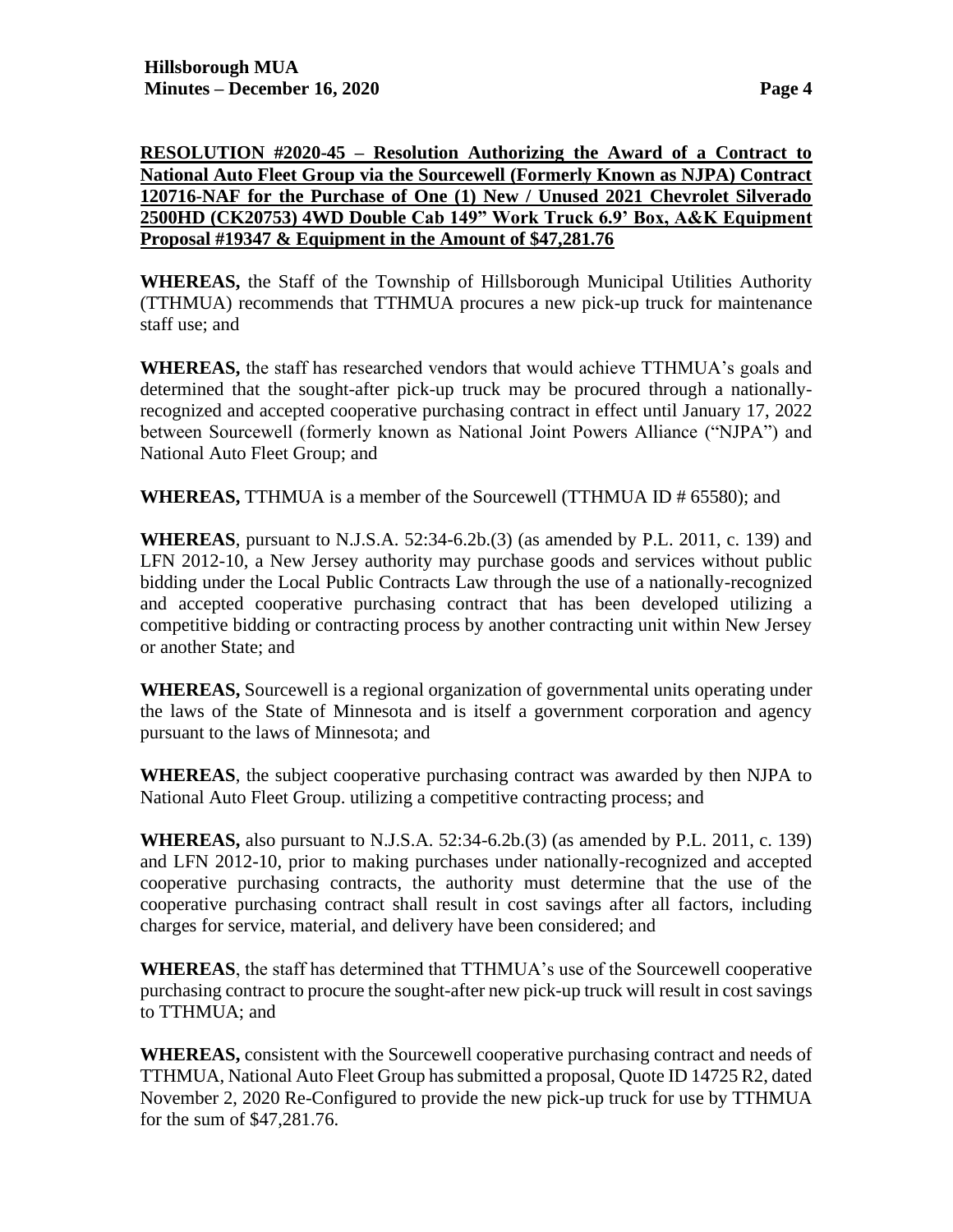#### **NOW, THEREFORE, BE IT RESOLVED BY THE TOWNSHIP OF HILLSBOROUGH MUNICIPAL UTILITIES AUTHORITY (TTHMUA), COUNTY OF SOMERSET, STATE OF NEW JERSEY AS FOLLOWS:**

- 1. The foregoing "WHEREAS" clauses are hereby incorporated as if fully restated.
- 2. A purchase order for One (1) New / Unused 2021 Chevrolet Silverado 2500HD (CK20753) 4WD Double Cab 149" Work Truck 6.9' Box, A&K Equipment Proposal #19347 & Equipment in the amount of \$47,281.76 for use by TTHMUA is hereby awarded to National Auto Fleet Group without public bidding as permitted by law.
- 3. TTHMUA Chairman and Executive Director are hereby authorized and directed to execute that appropriate purchase order with National Auto Fleet Group pursuant to the terms and conditions of the cooperative purchasing contract with National Auto Fleet Group.
- 4. This Resolution shall take effect immediately upon final passage according to law.

The resolution and motion were introduced by Mr. McCray, seconded by Mr. Nunn. Roll call vote was: Chairman Avolio - yes, Mr. McCray - yes, Mr. Nunn – yes, and Mr. Scarantino - yes.

**RESOLUTION #2020-46 – Resolution Authorizing the Award of a Contract to National Auto Fleet Group via the Sourcewell (Formerly Known as NJPA) Contract 120716-NAF for the Purchase of One (1) New / Unused 2021 Ford Transit Cargo Van (R1C) T-250 148" Med Rf 9070 GVWR RWD, Factory Order in the Amount of \$34,010.64**

**WHEREAS,** the Staff of the Township of Hillsborough Municipal Utilities Authority (TTHMUA) recommends that TTHMUA procures a new cargo van for maintenance staff use; and

**WHEREAS,** the staff has researched vendors that would achieve TTHMUA's goals and determined that the sought-after pick-up truck may be procured through a nationallyrecognized and accepted cooperative purchasing contract in effect until January 17, 2022 between Sourcewell (formerly known as National Joint Powers Alliance ("NJPA") and National Auto Fleet Group; and

**WHEREAS,** TTHMUA is a member of the Sourcewell (TTHMUA ID # 65580); and

**WHEREAS**, pursuant to N.J.S.A. 52:34-6.2b.(3) (as amended by P.L. 2011, c. 139) and LFN 2012-10, a New Jersey authority may purchase goods and services without public bidding under the Local Public Contracts Law through the use of a nationally-recognized and accepted cooperative purchasing contract that has been developed utilizing a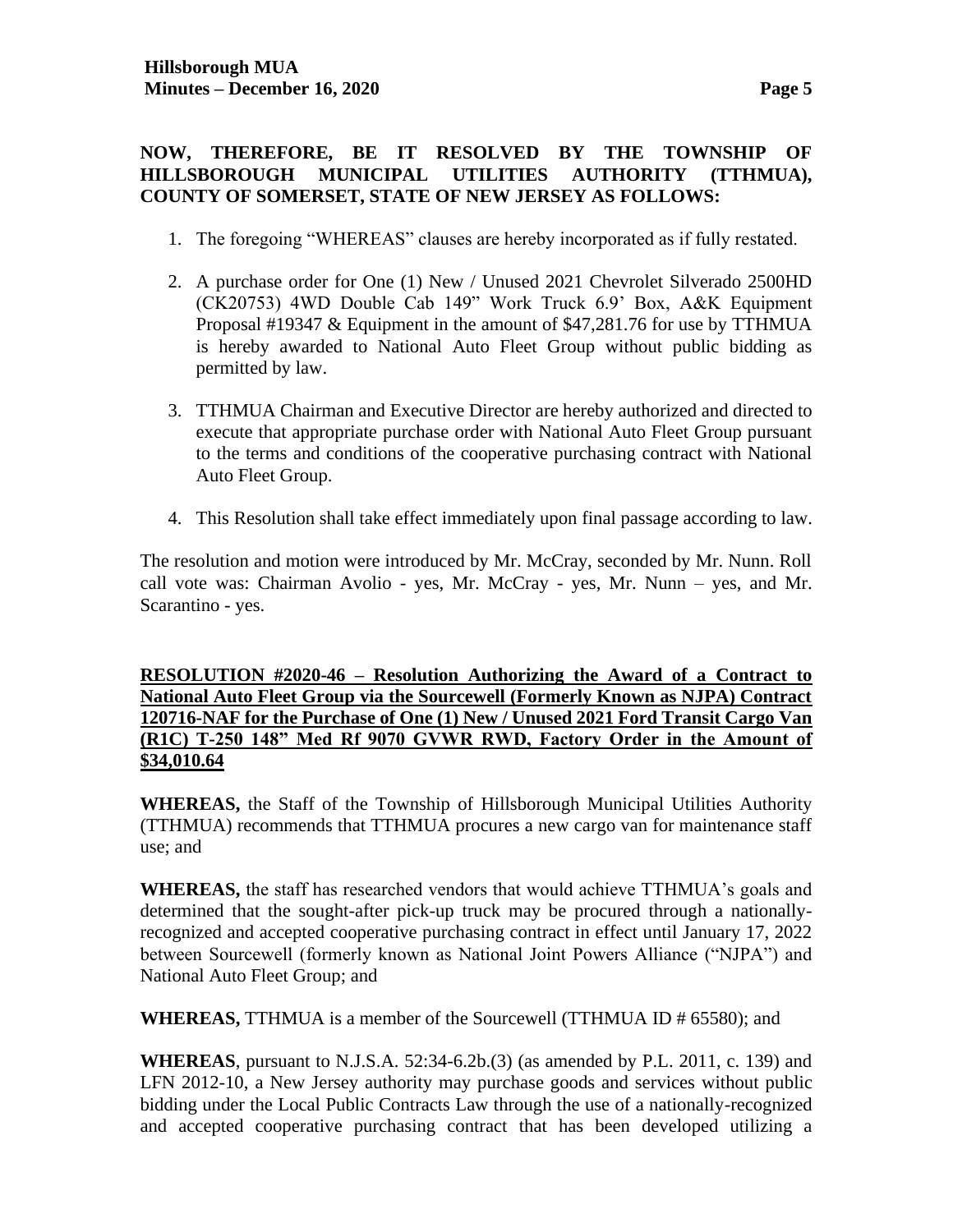competitive bidding or contracting process by another contracting unit within New Jersey or another State; and

**WHEREAS,** Sourcewell is a regional organization of governmental units operating under the laws of the State of Minnesota and is itself a government corporation and agency pursuant to the laws of Minnesota; and

**WHEREAS**, the subject cooperative purchasing contract was awarded by then NJPA to National Auto Fleet Group. utilizing a competitive contracting process; and

**WHEREAS,** also pursuant to N.J.S.A. 52:34-6.2b.(3) (as amended by P.L. 2011, c. 139) and LFN 2012-10, prior to making purchases under nationally-recognized and accepted cooperative purchasing contracts, the authority must determine that the use of the cooperative purchasing contract shall result in cost savings after all factors, including charges for service, material, and delivery have been considered; and

**WHEREAS**, the staff has determined that TTHMUA's use of the Sourcewell cooperative purchasing contract to procure the sought-after new cargo van will result in cost savings to TTHMUA; and

**WHEREAS,** consistent with the Sourcewell cooperative purchasing contract and needs of TTHMUA, National Auto Fleet Group has submitted a proposal, Quote ID 15152, dated December 7, 2020 to provide the new cargo van for use by TTHMUA for the sum of \$34,010.64.

### **NOW, THEREFORE, BE IT RESOLVED BY THE TOWNSHIP OF HILLSBOROUGH MUNICIPAL UTILITIES AUTHORITY (TTHMUA), COUNTY OF SOMERSET, STATE OF NEW JERSEY AS FOLLOWS:**

- 1. The foregoing "WHEREAS" clauses are hereby incorporated as if fully restated.
- 2. A purchase order for One (1) New / Unused 2021 Ford Transit Cargo Van (R1C) T-250 148" Med Rf 9070 GVWR RWD, Factory Order in the amount of \$34,010.64 for use by TTHMUA is hereby awarded to National Auto Fleet Group without public bidding as permitted by law.
- 3. TTHMUA Chairman and Executive Director are hereby authorized and directed to execute that appropriate purchase order with National Auto Fleet Group pursuant to the terms and conditions of the cooperative purchasing contract with National Auto Fleet Group.
- 4. This Resolution shall take effect immediately upon final passage according to law.

The resolution and motion were introduced by Mr. McCray, seconded by Mr. Nunn. Roll call vote was: Chairman Avolio - yes, Mr. McCray - yes, Mr. Nunn – yes, and Mr. Scarantino - yes.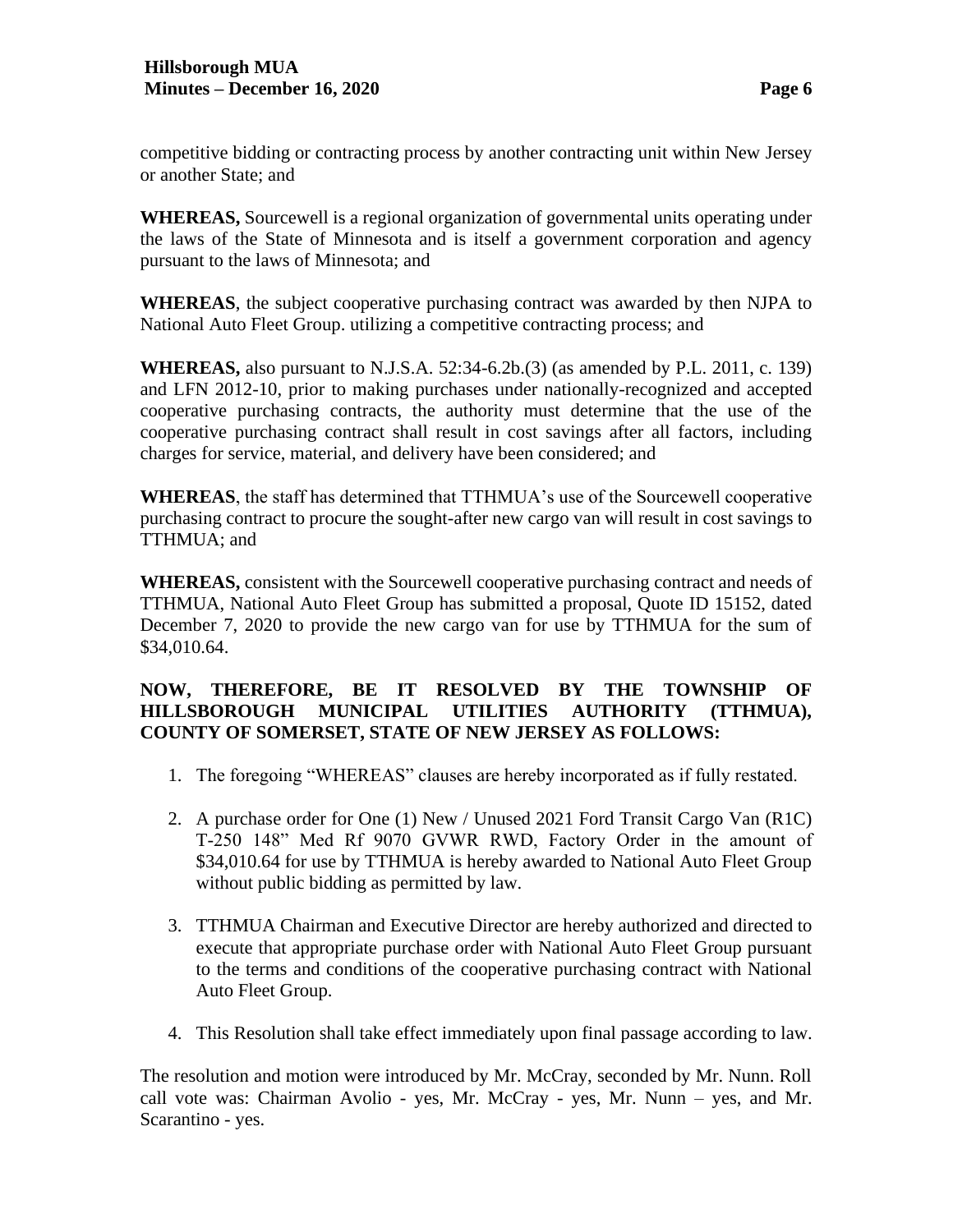#### **DISCUSSION**

#### **Professional Contracts for 2021**

Mr. Hough reported that for 2021, it is his recommendation that Requests for Qualifications and Proposals (RFQ / RFP) for the following professional services be sought: Auditor**,** Bond Counsel**,** Consulting Engineer**,** General Legal Counsel**,** Special Counsel, and Risk Management Consultant.

Mr. Hough further recommended that these requests be posted immediately on the website and placed in the Courier News (on Tuesday, December 22, 2021) and the Hillsborough Beacon (on Friday, December 25, 2021) with the submissions due by Friday, January 22, 2021. This will provide staff and the Board time to review the submissions prior to the TTHMUA reorganization meeting in February 2021.

Those Board Members present agreed.

#### **Sunnymeade Pump Station and Force Main Project**

Design Update Copart Update Green Acres Update / Test Pits for Force Main Location Flow Meter Installation – Pump Station Design Flows

Mr. Hough reported that on December 10, 2020, TTHMUA received a current set of plans and specifications from Van Note – Harvey Associates for both the pump station and the force main project. These revised documents include all recent revisions, such as the railroad crossing, Green acres and Santos realignment. Staff will review these plans and specifications in the coming weeks.

During the week of November 30, 2020, VNHA resubmitted the application to the Norfolk Southern Railroad (NSR) with revised plans. NSR deemed the application complete and approved the plans. NSR is currently preparing an access agreement.

Mr. Hough stated that over the past several weeks, he had been in communication with the Township concerning the Green Acres disturbance and discussing remediation. Approximately 1,250 trees would require planting. The Township is interested in receiving trees. They have indicated that they do not believe there is sufficient land to purchase at this time. VNHA is working with Green Acres with respect to the concept of planting of trees throughout the Township.

VNHA has revised the plans at the Santos property. Peter Cipparulo reported that he has spoken with an appraiser. The Board asked Mr. Cipparulo if this appraiser has been involved in municipal condemnation proceedings. Mr. Cipparulo believed that he has; but would confirm and report back.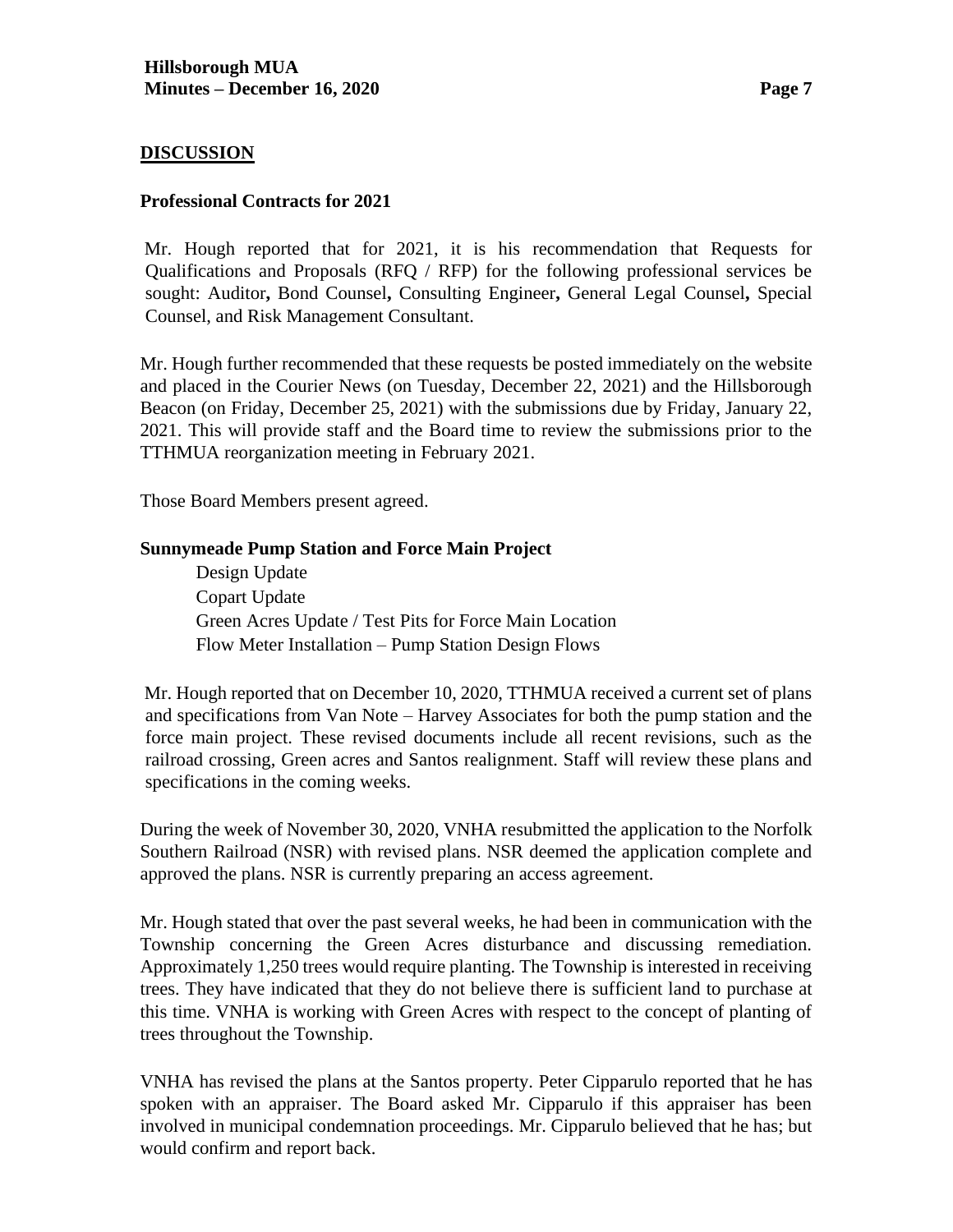Mr. Hough reported that Dan Reiter had Municipal Maintenance to Sunnymeade Pump Station to inspect the by-pass values. The valves have not been operated in 20 years. Municipal advised that they were concerned about operating the valve but if requested they would try to operate them. The Board directed Mr. Hough to have Municipal provide an estimate to try and operate the valves and to proceed with same.

## **Rehabilitation of the Route 206 Gravity Sewer - Contract Documents and Project Schedule**

Mr. Hough reported that SWERP, Inc. began construction activities on Monday, November 16, 2020. The sanitary sewer main lining work had been completed as scheduled. The lateral connection seal work began on Monday, December 14, 2020, was being interrupted by the snow event that evening and would be suspended until next Monday night (December 21, 2020) and would not be completed until after the holidays. The manhole rehabilitation work will occur in January 2021 (weather permitting).

## **Blackwell's Mills Pump Station Replacement**

Mr. Hough reported that an Agreement for Professional Engineering Services had been executed by H2M Associates and TTHMUA. TTHMUA staff has provided H2M with various documents for the existing pump station.

## **Rohill Pump Station**

Mr. Hough reported that the purchase order for the new generator and automatic transfer switch has been issued to GenServe. Staff is awaiting submittals from GenServe to review and approve.

#### **Facilities Plan Update**

Mr. Hough reported that the draft Facilities Plan Update had been forwarded to all Board Members via email. There are still some "blanks" to be filled in after January 1, 2021.

**Summary Will Serve Letters** – no new projects.

**Summary of Sewer Connection Approvals** – no new connection.

#### **COMMITTEE REPORTS**

**Engineering / Facilities** – No report at this time.

**Finance** – No report at this time.